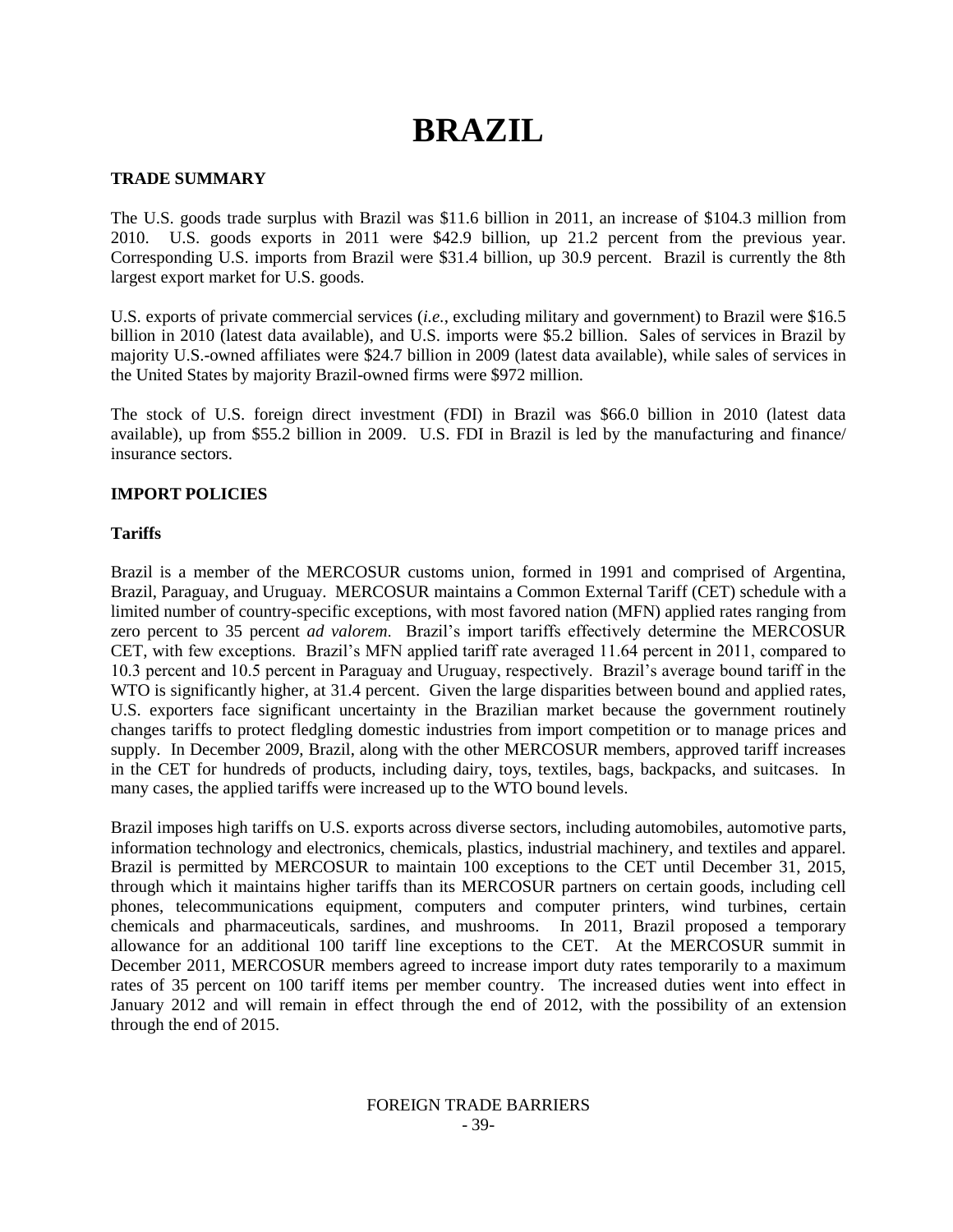During the 39th meeting in August 2010, MERCOSUR"s Common Market Council (CMC) advanced toward the establishment of a Customs Union with its approval of a Common Customs Code and decision to implement a plan to eliminate the double application of the CET within MERCOSUR. The plan was to take effect in three stages with the first phase to have been implemented no later than January 1, 2012. The deadline was not met, however, and the CCC still must be ratified by MERCOSUR"s member countries.

## **Nontariff Barriers**

Brazil applies federal and state taxes and charges to imports that can effectively double the actual cost of imported products in Brazil. The complexities of the domestic tax system, including multiple cascading taxes and tax disputes among the various states, pose numerous challenges for U.S. companies operating in Brazil. For example, in September 2011, Brazil announced a significant increase of 30 percent of the base price to its Industrial Products Tax on vehicles that do not meet a 65 percent domestic content requirement (defined as content from MERCOSUR countries or Mexico) and certain other investment and production requirements. This tax increase is to remain in effect until December 2012 and targets imports that compete with domestic production of automobiles.

Brazil also prohibits a number of imports, including foreign blood products and all used consumer goods, such as automobiles, clothing, and tires, as well as used medical equipment and information and communications technology products. Brazil also restricts the entry of certain types of remanufactured goods (*e.g.*, earthmoving equipment, automotive parts, and medical equipment) through onerous import licensing procedures. In general, Brazil only allows the importation of such goods if an importer can provide evidence that the goods are not or cannot be produced domestically. A 25 percent merchant marine tax on long distance freight at Brazilian ports puts U.S. agricultural products at a competitive disadvantage vis-à-vis MERCOSUR products. Brazil applies a 60 percent flat import tax on most manufactured retail goods imported by individuals via mail and express shipment, which go through a simplified customs clearance procedure called RTS (simplified tax regime). Goods with a value of over \$3,000 cannot be imported using this regime.

## **Import Licensing/Customs Valuation**

All importers must register with the Secretariat of Foreign Trade (SECEX) to access the Brazilian Secretary of Foreign Trade"s computerized documentation system ("SISCOMEX"). SISCOMEX registration requirements are onerous, including a minimum capital requirement. Fees are assessed for each import statement submitted through SISCOMEX.

Brazil has both automatic and non-automatic import license requirements. Brazil"s non-automatic import licensing system covers imports of products that require authorization from specific ministries or agencies, such as beverages (Ministry of Agriculture), pharmaceuticals (Ministry of Health), and arms and munitions (National Defense Ministry). Although a list of products subject to non-automatic import licensing procedures is available on the SISCOMEX system, specific information related to non-automatic import license requirements and explanations for rejections of non-automatic import license applications are lacking. The lack of transparency surrounding these procedures can create additional burdens for U.S. exporters.

U.S. footwear and apparel companies have expressed concern about the imposition of non-automatic import licenses and certificate of origin requirements on non-MERCOSUR footwear, which have been expanded to include textiles and apparel. They also note the imposition of additional monitoring,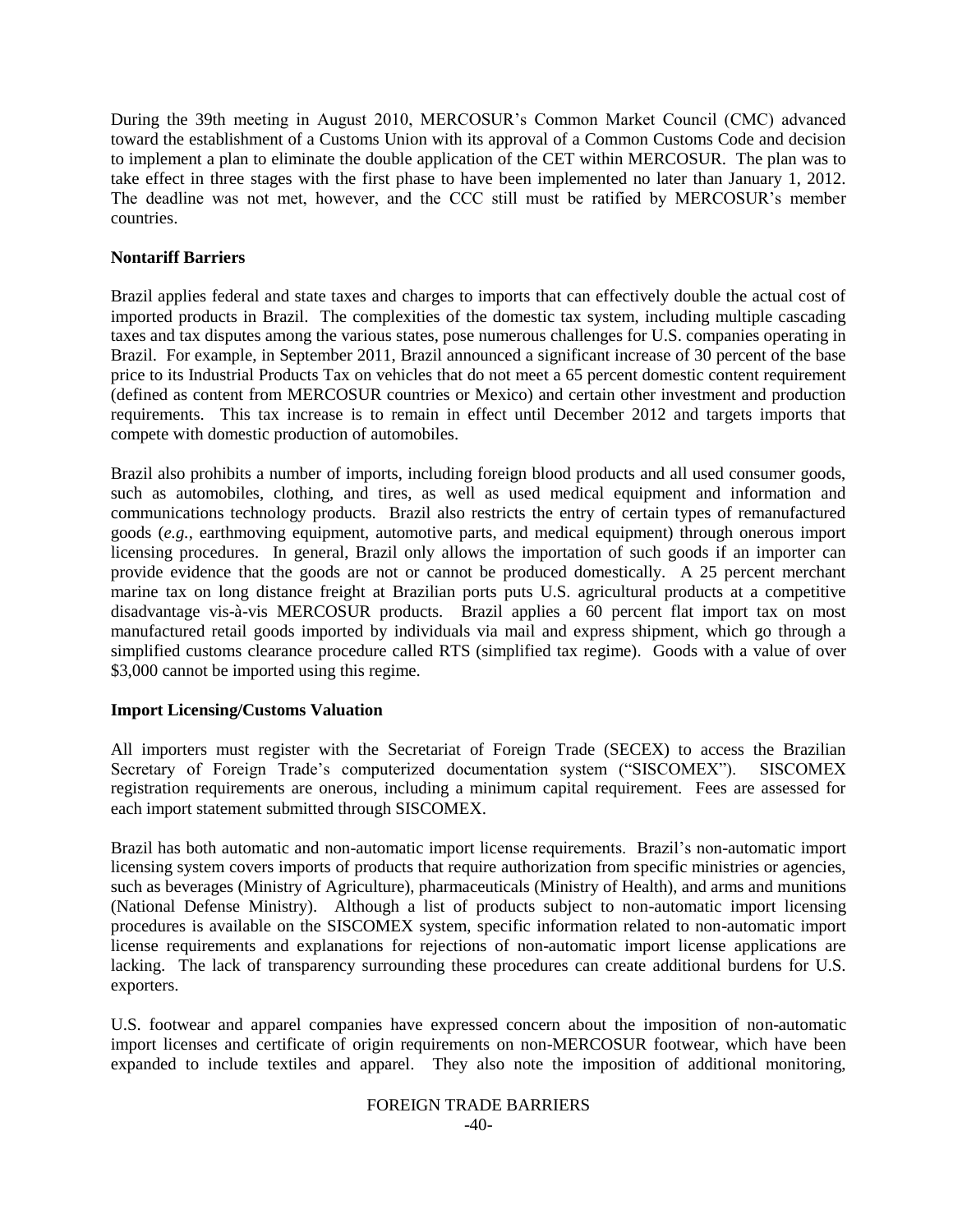enhanced inspection, and delayed release of certain goods, all of which negatively impact the ability to sell U.S. made and U.S. branded apparel, footwear and textiles in the Brazilian market.

In May 2011, the Brazilian government imposed non-automatic import licensing requirements on imported vehicles, including those originating in MERCOSUR countries. The delays in issuing non-automatic import licenses negatively affect U.S. automobile manufacturers that produce vehicles in Argentina for export to Brazil.

U.S. companies continue to complain of onerous and burdensome documentation requirements that are required before certain types of goods can enter Brazil even on a temporary basis. For example, the Ministry of Health"s regulatory agency, ANVISA, must approve product registrations for imported pharmaceuticals, medical devices, health and fitness equipment, cosmetics, and processed food products. Currently, the registration process at ANVISA takes from three to six months for new versions of existing products, and can take more than six months for new products. Registration of certain pharmaceutical products can take more than a year, since ANVISA requires that a full battery of clinical testing be performed in Brazil, regardless of whether or not the drug has already obtained approval from the U.S. Food and Drug Administration.

U.S. companies have also complained that customs officials often apply a higher dutiable value based on a retail price rather than recognizing the company"s stated transaction value.

#### **SUBSIDIES**

In October 2007, Brazil restored tax breaks to exporters with the enactment of Law 11529, the stated intention of which was to help industries hurt by the strengthening of the national currency, the *real*. This law allows firms in certain Brazilian industrial sectors (textiles, furniture, ornamental stones, woodworking, leatherworking, shoes, leather goods, heavy and agricultural machinery manufacturers, apparel, and automotive, including parts) and producers of certain agricultural products (including cattle semen and embryos, horticultural and fruit products, eggs, seeds, wheat and wheat flour, day-old chicks, fluid and pasteurized milk, cheeses, whey, blends for bakery products, fertilizers, and pesticides) to apply tax credits under the social integration (PIS) and social security (COFINS) programs to the purchase of capital goods, both domestic and imported, to be used for manufacturing finished products. The law also expands the government's program for exporting companies purchasing capital goods. Under this program, to be exempt from paying the 9.25 percent PIS-COFINS tax on these purchases, companies normally must prove they derive at least 70 percent of their revenues from exportation. This benchmark was lowered to 60 percent for companies in the sectors covered by the legislation.

The *Brasil Maior* ("Greater Brazil") industrial policy offers an additional variety of tax, tariff, and financing incentives to encourage production for export. The Reintegra Program, launched in December 2011 as part of *Brasil Maior*, exempts exports of goods covering 8,630 tariff codes, representing R\$80 billion (approximately \$46.5 billion) of exports, from certain taxes and introduces a tax credit for exporters of industrialized goods equal to three percent of the value of their exports. To qualify, the imported content of the exported goods must not exceed 40 percent, except in the case of high-technology goods such as pharmaceuticals, electronics, and aircraft and parts, which are permitted to have imported content of up to 65 percent. *Brasil Maior* calls for the creation of funds designed to aid small and medium sized exporters and to cover non-payment by customers in countries where the risk of non-payment is high.

Brazil"s National Bank for Economic and Social Development (BNDES) provides long-term financing to Brazilian industries through several programs, such as the R\$75 billion (approximately \$43.6 billion)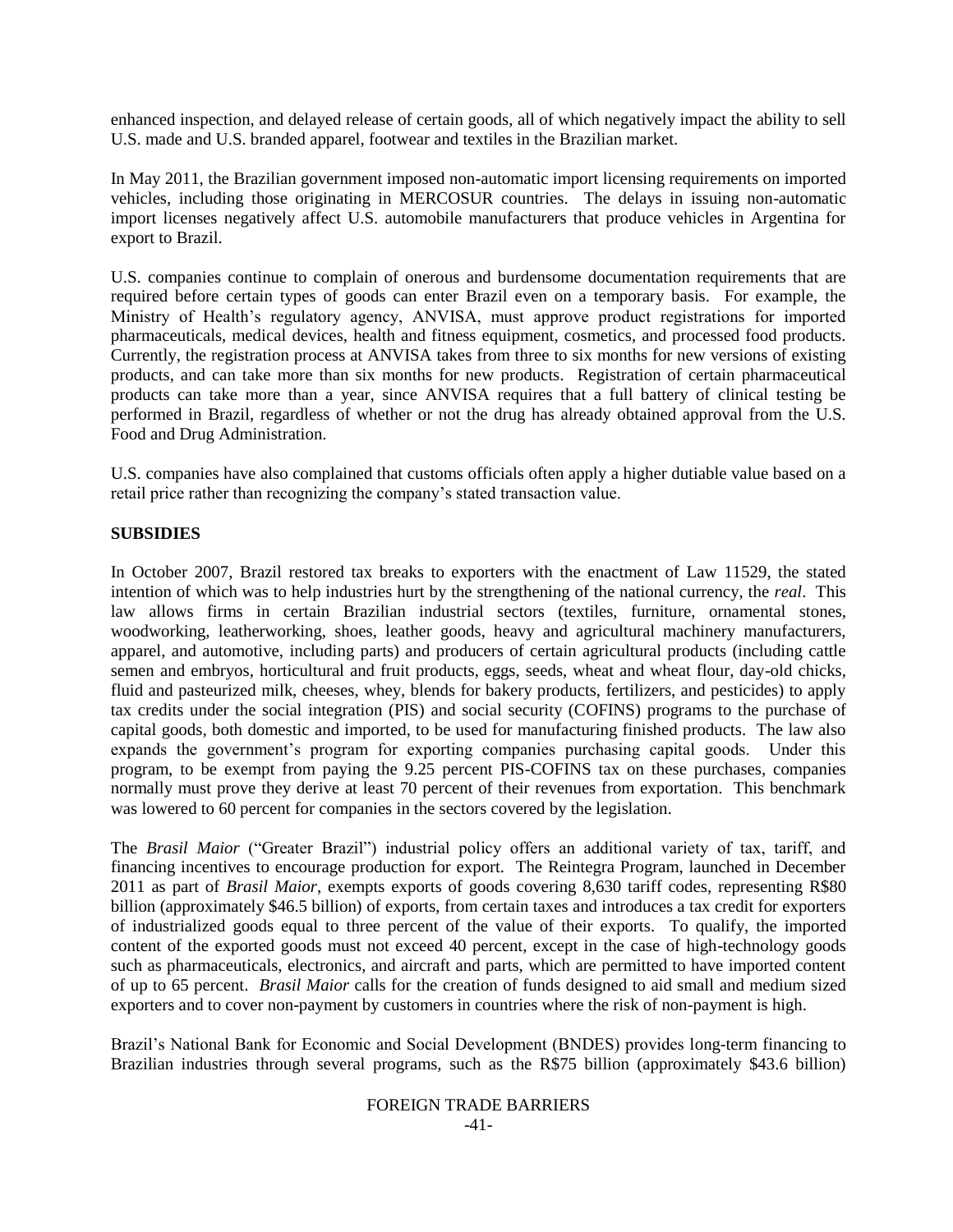Investment Maintenance Program. At between four percent and eight percent, the interest rates charged on financing under this program are substantially lower than the prevailing market interest rates for commercial financing. One BNDES program, FINAME, provides financing for Brazilian firms to purchase Brazilian-made machinery and equipment and capital goods with a high level of domestic content. These programs can be used for financing capacity expansions and equipment purchases in industries such as steel and agriculture.

Brazil"s Special Regime for the Information Technology Exportation Platform (REPES) suspends PIS and COFINS taxes on goods imported and information technology services provided by companies that commit to export software and information technology services to the extent that those exports account for more than 80 percent of their annual gross income. The Special Regime for the Acquisition of Capital Goods by Exporting Enterprises (RECAP) suspends these same taxes on new machines, instruments, and equipment imported by companies that commit for a period of at least three years to export goods and services such that they account for at least 80 percent of their overall gross income for the previous calendar year. According to Law 11174/2008, the Brazilian government may lower the required ratio to 60 percent for some industries (*e.g.,* textiles and furniture) and 50 percent for others (*e.g.,* software and IT services). As of February 2012, 265 companies benefited from RECAP.

## **GOVERNMENT PROCUREMENT**

U.S. companies without a substantial in-country presence regularly face significant obstacles to winning government contracts and are often more successful in subcontracting with larger Brazilian firms. Regulations allow a Brazilian state enterprise to subcontract services to a foreign firm only if domestic expertise is unavailable. Additionally, U.S. and other foreign firms may only bid to provide technical services where there are no qualified Brazilian firms.

In 2010, then-President Lula signed a provisional measure that later was approved by the Brazilian Congress and became law, giving procurement preference to firms that produce in Brazil, whether foreignowned or Brazilian, that fulfill certain economic stimulus requirements such as generating employment or contributing to technological development, even when their bids are up to 25 percent more expensive than bids submitted by foreign firms not producing in Brazil. In August 2011, this system of preference margins was folded into *Plano Brasil Maior*. Government procurement is just one of 35 components under *Brasil Maior* intended to support Brazilian exporters and protect domestic producers, particularly the labor-intensive sectors threatened by exports from abroad. The textile, clothing and footwear industries were the first to benefit from *Brasil Maior* when, in November 2011, the Ministry of Development, Industry and Commerce implemented an eight percent preference margin for domestic producers in these industries when bidding on government contracts.

Pursuant to Decree number 2745/98, the state-controlled oil company Petrobras may issue tenders through invitation letters, electronic auctions, or national or international bids. From time to time, however, suppliers have found that Brazil's Federal Attorney General will question procurement conducted pursuant to these simplified procedures resulting in delays in tenders from Petrobras.

Petrobras's local content requirements are currently established and regulated by Brazil's National Petroleum Agency (ANP), which is gradually introducing higher local content requirements with each bidding round. In addition, local content requirements vary by block (the geographic area that is awarded by the Brazilian government to oil companies for oil exploration), and within that block, the local content requirements differ for equipment, workforce, and services. In the past, local content requirements were as low as 5 percent; however, Brazilian officials have indicated that local content requirements for Petrobras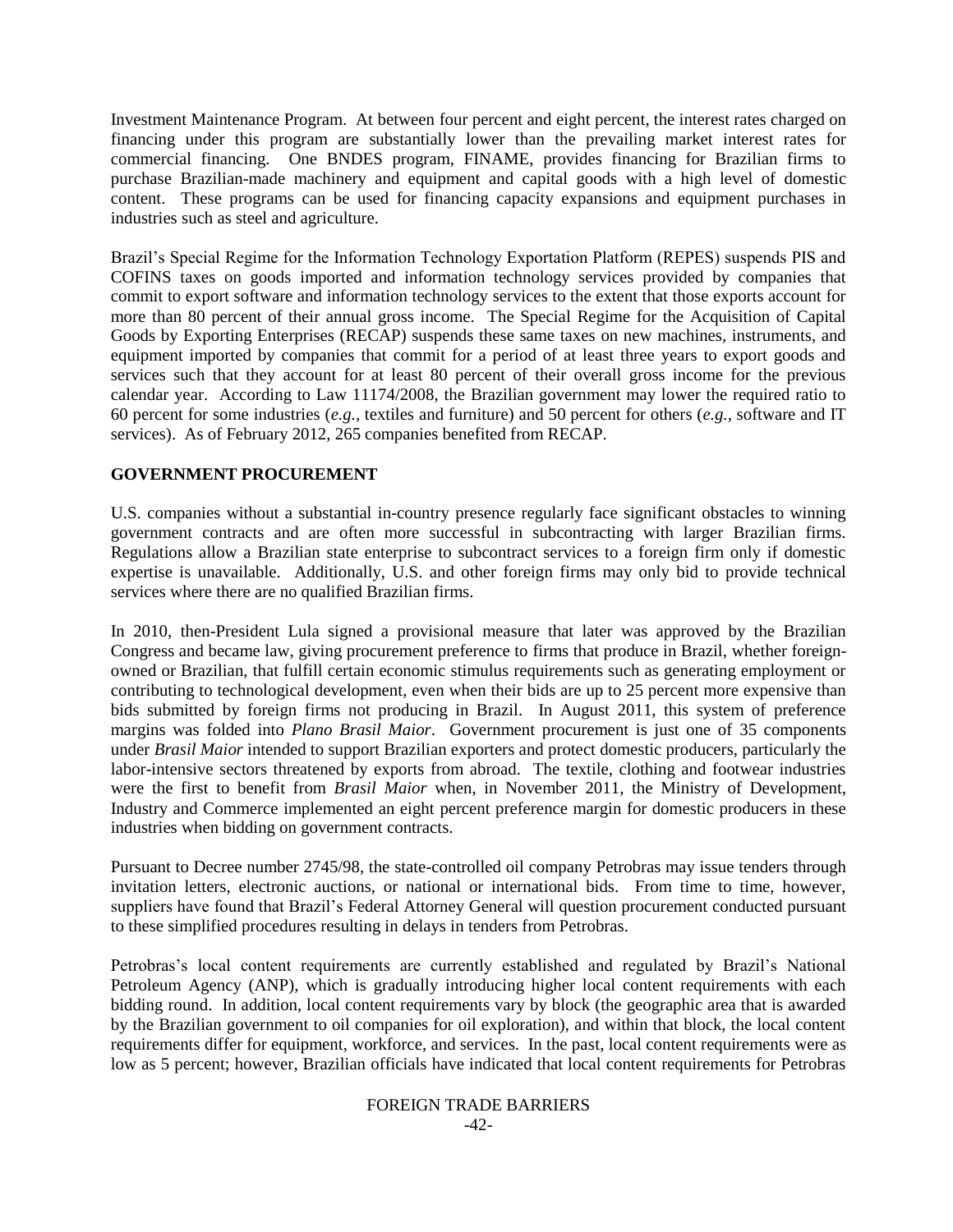and other oil companies could reach 80 percent to 95 percent by 2020. Technology-intensive equipment and services will likely be subject to higher local content regulations than low-technology equipment and services. The new Oil and Gas Regulatory Framework introduced in December 2010 will require Petrobras to be the majority operator of new projects, and as a result, Petrobras will be responsible for ensuring that its workforce and its entire supply chain adhere to these increasingly high local content requirements. ANP has fined Petrobras and other oil exploration and production companies over the last few years for noncompliance with local content requirements; in September 2011, Petrobras was fined R\$29 million (approximately \$16.85 million) for noncompliance.

Brazil"s regulations regarding the procurement of information technology goods and services require federal agencies and parastatal entities to give preferences to locally produced computer products based on a complicated and nontransparent price/technology matrix.

The United States continues to urge Brazil to become a signatory to the WTO Agreement on Government Procurement in order to ensure that companies in both countries have access to each others" procurement markets.

## **INTELLECTUAL PROPERTY RIGHTS PROTECTION**

Brazil was listed on the Watch List in the 2011 Special 301 report. In January 2011, the Federal Attorney General reissued an opinion that ANVISA does not have the authority to review patentability requirements when analyzing pharmaceutical patent applications. This resolves a longstanding concern of the United States with respect to ANVISA's double examination of patents. Brazil has taken steps to address a backlog of pending patent applications, but long delays still exist. Brazil has also continued to make important progress in enhancing the effectiveness of intellectual property enforcement, including some significant raids. However, concerns remain with respect to Brazil's high levels of piracy and counterfeiting, especially with respect to book piracy and piracy over the Internet, and inadequate protection against unfair commercial use of undisclosed test and other data generated to obtain marketing approval for human use pharmaceutical products. Brazil also needs to make improvements in its border enforcement and provide for expeditious and deterrent sentences for copyright infringement.

#### **SERVICES BARRIERS**

### **Audiovisual Services and Broadcasting**

Brazil imposes a fixed tax on each foreign film released in theaters, on foreign home entertainment products, and on foreign programming for broadcast television.

Remittances to foreign producers of audiovisual works are subject to a 25 percent income withholding tax. Brazilian distributors of foreign films are subject to a levy equal to 11 percent of their withholding taxes. This tax, called the CONDECINE (Contribution to the Development of a National Film Industry), is waived for the Brazilian distributor, if the producer of the foreign audiovisual work agrees to invest an amount equal to 70 percent of the income withholding tax on their remittances in co-productions with Brazilian film companies. The CONDECINE tax is also levied on any foreign video and audio advertising.

Brazil also requires that 100 percent of all films and television shows be printed locally. Importation of color prints for the theatrical and television markets is prohibited. Domestic film quotas also exist for theatrical screening and home video distribution.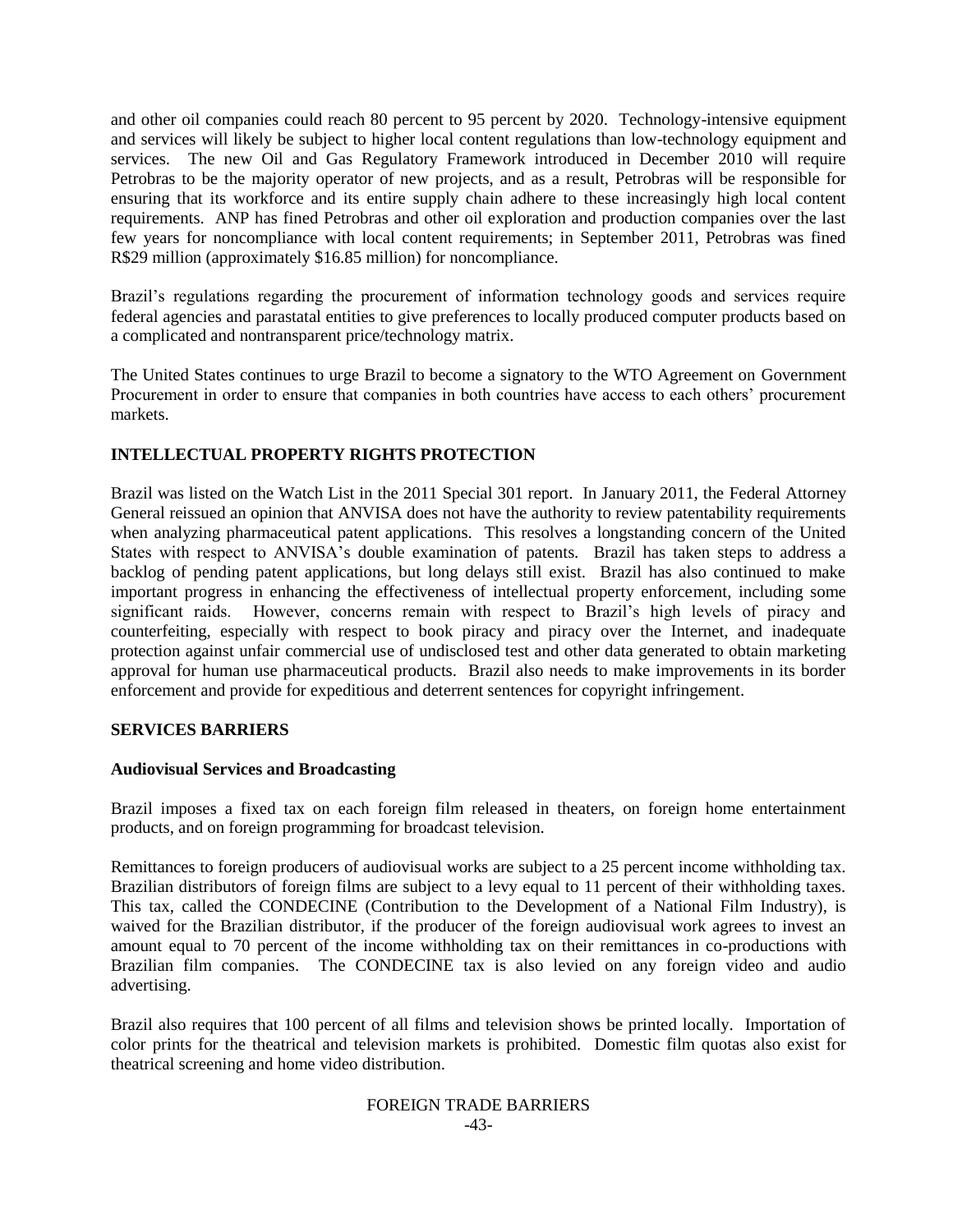In September 2011, President Rousseff signed Law 12.485 covering the subscription television market, including satellite and cable television. The law permits telecommunications companies to offer television packages with their services, and also removes the previous 49 percent limit on foreign ownership of cable television companies. However, it also establishes new content quotas which require every channel to air at least three and one-half hours per week of Brazilian programming during prime time. Additionally, onethird of all channels included in any television package must be Brazilian. As before, foreign cable and satellite television programmers are subject to an 11 percent remittance tax which does not need to be paid if the programmer invests three percent of its remittances in co-production of Brazilian audiovisual services. In addition, the law delegates significant programming and advertising regulatory authority to ANCINE, the national film industry development agency.

National cable and satellite operators are subject to a fixed title levy on foreign content and foreign advertising released on their channels. Law 10610 of 2002 limits foreign ownership in media outlets to 30 percent, including the print and "open broadcast" (non-cable) television sectors. Eighty percent of the programming aired on "open broadcast" television channels must be Brazilian.

## **Express Delivery Services**

U.S. express delivery service companies face significant challenges in the Brazilian market due to numerous barriers, such as high import taxes, an automated express delivery clearance system that is only partially functional, and low *de minimis* levels for express export and import shipments.

The Brazilian government charges a flat 60 percent duty for all goods imported through the Simplified Customs Clearance process used for express delivery shipments. U.S. industry contends that this flat rate is higher than duties normally levied on goods arriving via regular mail, putting express delivery companies at a competitive disadvantage. Moreover, Brazilian Customs has established maximum value limits of \$5,000 for exports and \$3,000 for imports sent using express services. These limits severely restrict the Brazilian express delivery market's growth potential and impede U.S. exporters doing business with Brazil.

## **Financial Services**

U.S. companies wanting to enter Brazil's insurance and reinsurance market must establish a subsidiary, enter into a joint venture, or acquire or partner with a local company. Market entry for banks is subject to case-by-case approval. The Brazilian reinsurance market was opened to competition in 2007. However, in December 2010 and March 2011, the Brazilian National Council on Private Insurance (CNSP) effectively rolled back market liberalization through the issuance of Resolutions 225 and 232, which disproportionately affect foreign insurers operating in the Brazilian market. Resolution 225 requires that 40 percent of all reinsurance risk be placed with Brazilian companies. In addition, Resolution 232 allows insurance companies to place only 20 percent of risk with affiliated reinsurance companies.

## **Telecommunications**

Brazil is currently conducting a proposal for comment regarding the auctioning of certain radioelectric spectrum and is proposing substantial requirements on the use of local technology and equipment. This is of concern to U.S. telecommunications equipment suppliers who could be discriminated against and telecommunications operators, many of whom operate international networks and need the ability to choose the most adequate technology for their networks.